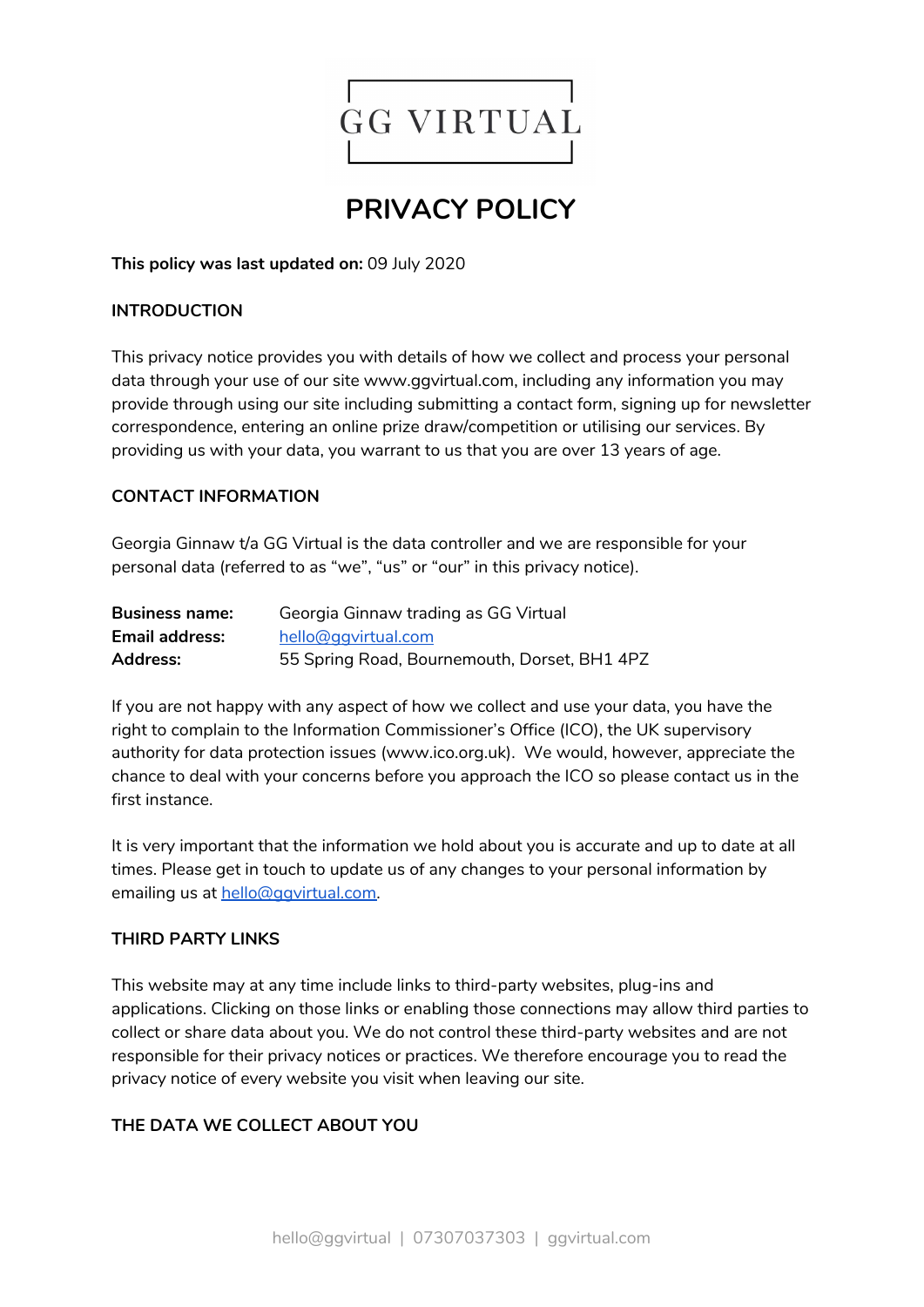

Personal data means any information capable of identifying an individual. It does not include anonymised data. We may process certain types of personal data about you as follows:

- **Identity Data** may include your first name, maiden name, last name, username, marital status, title, date of birth and gender.
- **Contact Data** may include your billing address, delivery address, email address and telephone numbers.
- **Financial Data** may include your bank account and payment card details.
- **Transaction Data** may include details about payments between us and other details of purchases made by you.
- **Technical Data** may include your login data, internet protocol addresses, browser type and version, browser plug-in types and versions, time zone setting and location, operating system and platform and other technology on the devices you use to access this site.
- **Profile Data** may include your username and password, purchases or orders, your interests, preferences, feedback and survey responses.
- **Usage Data** may include information about how you use our website, products and services.
- **Marketing and Communications Data** may include your preferences in receiving marketing communications from us and our third parties and your communication preferences.
- **Aggregated Data** may also be collected and processed from your personal data (such as statistical or demographic data) but this data does not reveal your identity and as such in itself is not considered personal data by law. An example of this is where we review your Usage Data to work out the percentage of website users using a specific feature of our site. If we combine the Aggregated Data with your personal data so that you can be identified from it, then it is treated as personal data and therefore used in accordance to this privacy notice.
- We do not collect any **Sensitive Data** about you (this includes details about your race or ethnicity, religious or philosophical beliefs, sex life, sexual orientation, political opinions, trade union membership, information about your health and genetic and biometric data). Nor do we collect any information about criminal convictions and offences.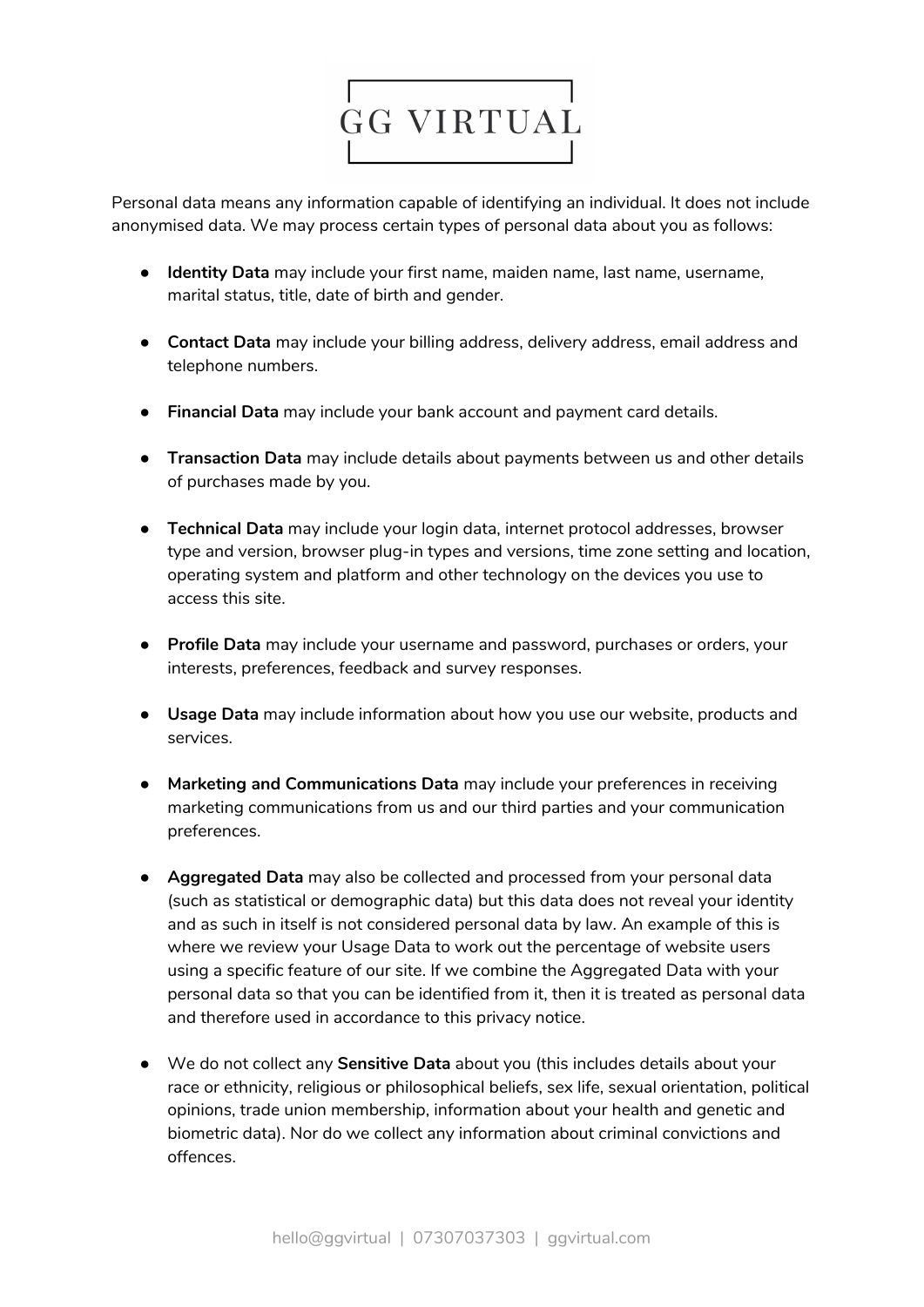

## **HOW DO WE COLLECT YOUR PERSONAL DATA?**

We use different methods to collect data from and about you including through:

**Direct interactions**. You may give us your Identity, Contact and Financial Data by filling in forms or by corresponding with us by phone, e-mail or otherwise. It includes information you provide when you register to use our site, enquire about GG Virtual's services, search for and/or subscribe to our service and when you report a problem with our site or service.

**Automated technologies or interactions.** With regard to each of your visits to our site we will automatically collect Technical Data about your equipment, browsing actions and patterns. We collect this personal data by using cookies and other similar technologies. See our Cookie Policy for more information.

**Third parties or publicly available sources.** We will receive personal data about you from various third parties as set out below:

- Technical Data from the following parties:
	- Analytics providers
	- Advertising networks
	- Search information providers.
- Contact, Financial and Transaction Data from providers of technical, payment and delivery services
- Identity and Contact Data from data brokers or aggregators
- Identity and Contact Data from publicly available sources such as Companies House and the Electoral Register

# **HOW DO WE USE YOUR PERSONAL DATA?**

We will only use your personal data when legally permitted. The most common uses of your personal data are:

- Where we need to perform the contract between us
- Where it is necessary for our legitimate interests (or those of a third party) and your interests and fundamental rights do not override those interests
- Where we need to comply with a legal or regulatory obligation

Generally, we do not rely on consent as a legal ground for processing your personal data, other than in relation to sending marketing communications to you via email or text message. Privacy Policy You have the right to withdraw consent to marketing at any time by contacting us.

# **WHAT DO WE USE YOUR PERSONAL DATA FOR?**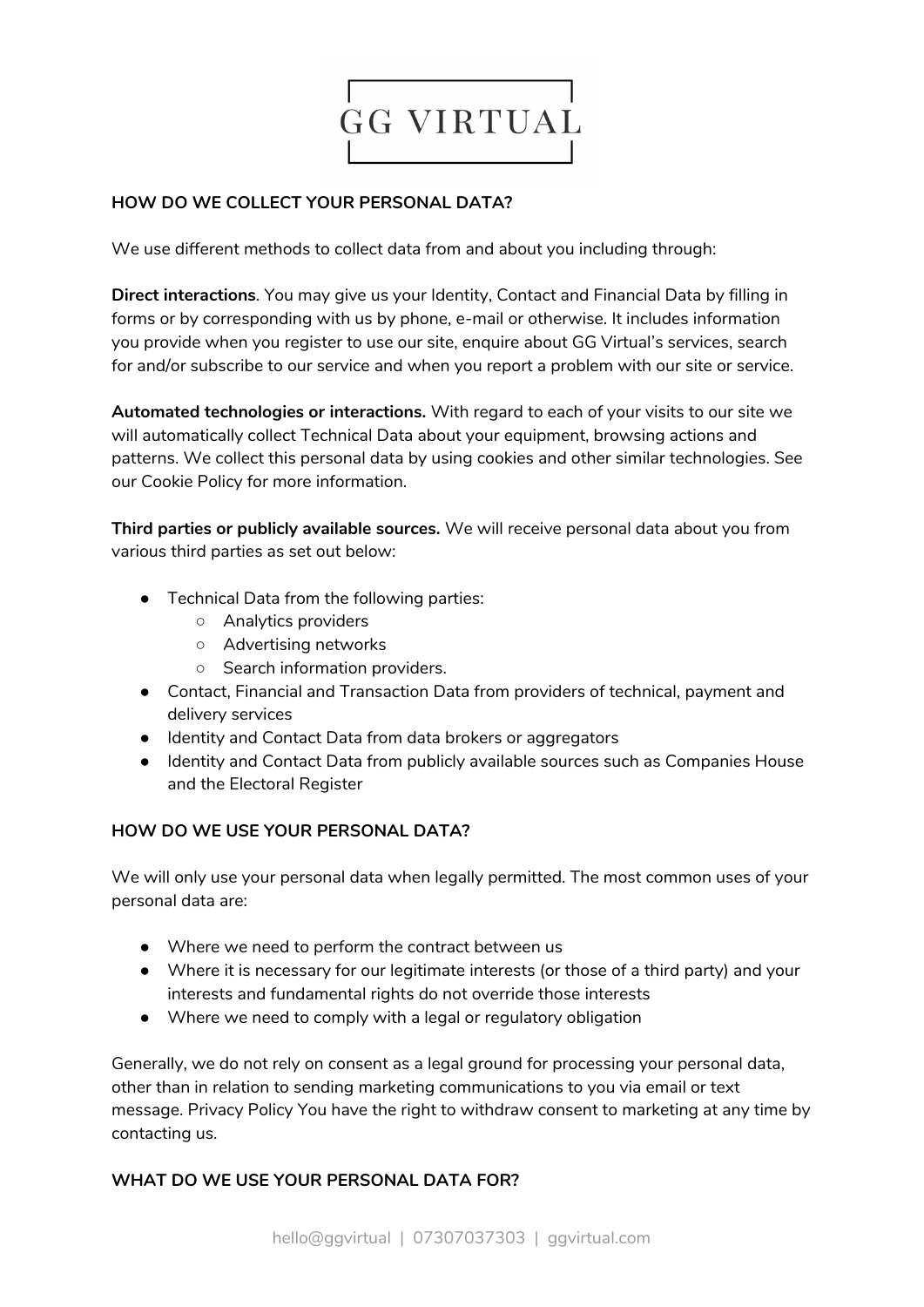

Set out below is a description of the ways we intend to use your personal data and the legal grounds on which we will process such data.

We have also explained what our legitimate interests are where relevant. We may process your personal data for more than one lawful ground, depending on the specific purpose for which we are using your data.

Please contact us if you need details about the specific legal ground we are relying on to process your personal data where more than one ground has been set out in the table below.

| <b>Purpose/Activity</b>                                                                                                                                                  | Type of data                                                                                                           | <b>Lawful basis for processing</b><br>including basis of<br>legitimate interest                                                                                                                                    |
|--------------------------------------------------------------------------------------------------------------------------------------------------------------------------|------------------------------------------------------------------------------------------------------------------------|--------------------------------------------------------------------------------------------------------------------------------------------------------------------------------------------------------------------|
| To register you as a new or<br>prospective client                                                                                                                        | (a) Identity<br>(b) Contact                                                                                            | Performance of a contract<br>with you                                                                                                                                                                              |
| To process and deliver your<br>order including:<br>(a) Manage payments, fees<br>and charges<br>(b) Collect and recover<br>money owed to us<br>To manage our relationship | (a) Identity<br>(b) Contact<br>(c) Financial<br>(d) Transaction<br>(e) Marketing and<br>Communications<br>(a) Identity | (a) Performance of a<br>contract with you<br>(b) Necessary for our<br>legitimate interests to<br>recover debts owed to us<br>(a) Performance of a                                                                  |
| with you which will include:<br>(a) Notifying you about<br>changes to our terms or<br>privacy policy<br>(b) Asking you to leave a<br>review or take a survey             | (b) Contact<br>(c) Profile<br>(d) Marketing and<br>Communications                                                      | contract with you<br>(b) Necessary to comply<br>with a legal obligation<br>(c) Necessary for our<br>legitimate interests to keep<br>our records updated and to<br>study how customers use<br>our products/services |
| To enable you to partake in<br>a prize draw, competition or<br>complete a survey                                                                                         | (a) Identity<br>(b) Contact<br>(c) Profile<br>(d) Usage<br>(e) Marketing and<br>Communications                         | (a) Performance of a<br>contract with you<br>(b) Necessary for our<br>legitimate interests to study<br>how customers use our<br>products/services, to<br>develop them and grow our<br>business communications      |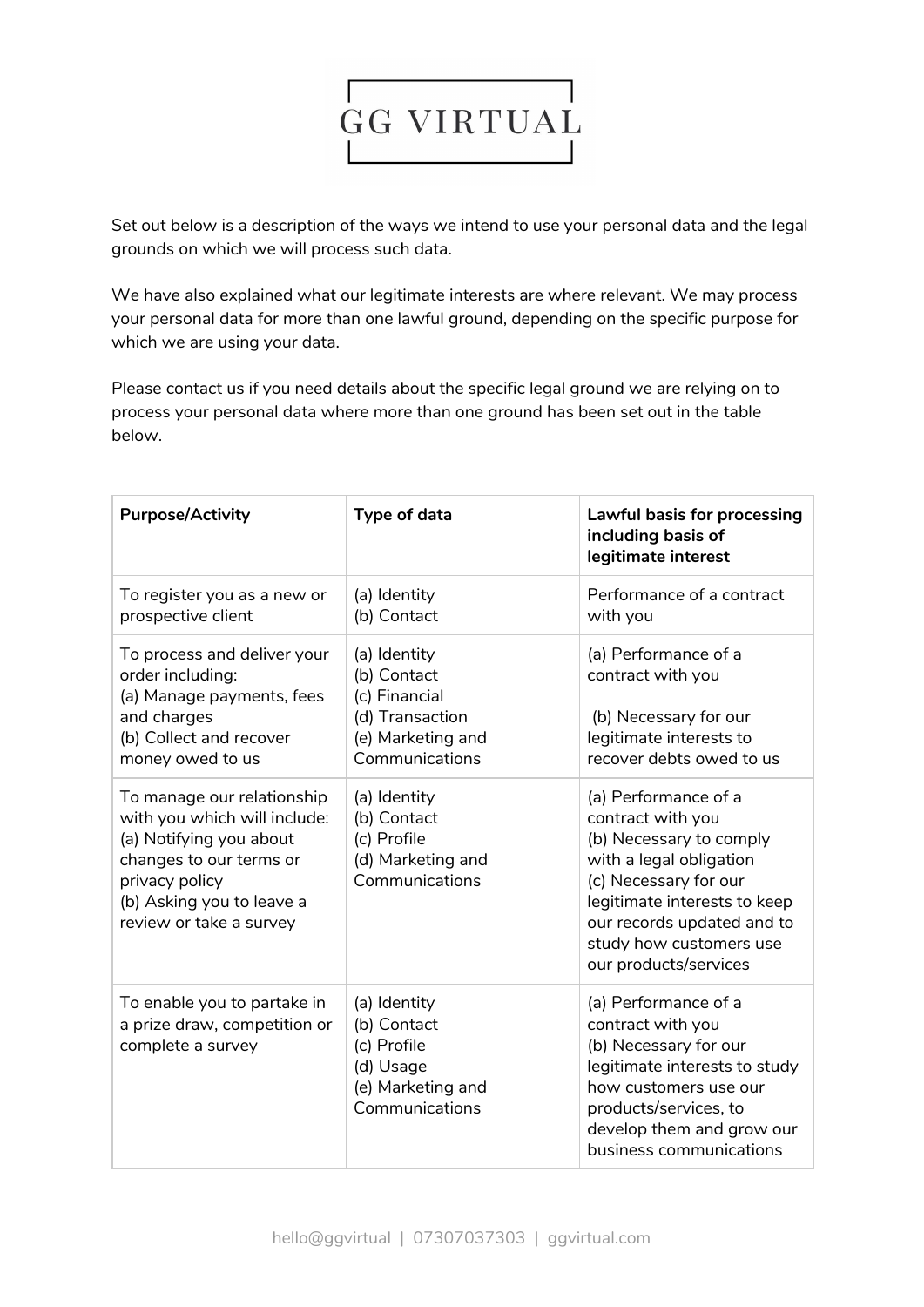# **GG VIRTUAL**

| To administer and protect<br>our business and our site<br>(including troubleshooting,<br>data analysis, testing,<br>system maintenance,<br>support, reporting and<br>hosting of data) | (a) Identity<br>(b) Contact<br>(c) Technical                                                                    | (a) Necessary for our<br>legitimate interests for<br>running our business,<br>provision of administration<br>and IT services, network<br>security, to prevent fraud<br>and in the context of a<br>business reorganisation or<br>group restructuring exercise<br>(b) Necessary to comply<br>with a legal obligation |
|---------------------------------------------------------------------------------------------------------------------------------------------------------------------------------------|-----------------------------------------------------------------------------------------------------------------|--------------------------------------------------------------------------------------------------------------------------------------------------------------------------------------------------------------------------------------------------------------------------------------------------------------------|
| To deliver relevant content<br>and advertisements to you<br>and measure and<br>understand the<br>effectiveness of our<br>advertising                                                  | (a) Identity<br>(b) Contact<br>(c) Profile<br>(d) Usage<br>(e) Marketing and<br>Communications<br>(f) Technical | Necessary for our legitimate<br>interests to study how<br>customers use our<br>products/services, to<br>develop them, to grow our<br>business and to inform our<br>marketing strategy                                                                                                                              |
| To use data analytics to<br>improve our website,<br>products/services,<br>marketing, customer<br>relationships and<br>experiences                                                     | (a) Technical<br>(b) Usage                                                                                      | Necessary for our legitimate<br>interests to define types of<br>customers for our products<br>and services, to keep our<br>site updated and relevant, to<br>develop our business and to<br>inform our marketing<br>strategy                                                                                        |
| To make suggestions and<br>recommendations to you<br>about goods or services that<br>may be of interest to you                                                                        | (a) Identity<br>(b) Contact<br>(c) Technical<br>(d) Usage<br>(e) Profile                                        | Necessary for our legitimate<br>interests to develop our<br>products/services and grow<br>our business                                                                                                                                                                                                             |

#### **MARKETING COMMUNICATIONS**

We strive to provide you with choices regarding certain personal data uses, particularly around marketing and advertising. We operate an email mailing list which is used to inform you about products and services we supply and/ news that we publish. You will be invited to subscribe to receive marketing and advertising.

When signing up with your email address for a service or product information you agree that you allow us to contact you from time to time with information on that service or product. The ability to unsubscribe will be easily visible on any email and you will have the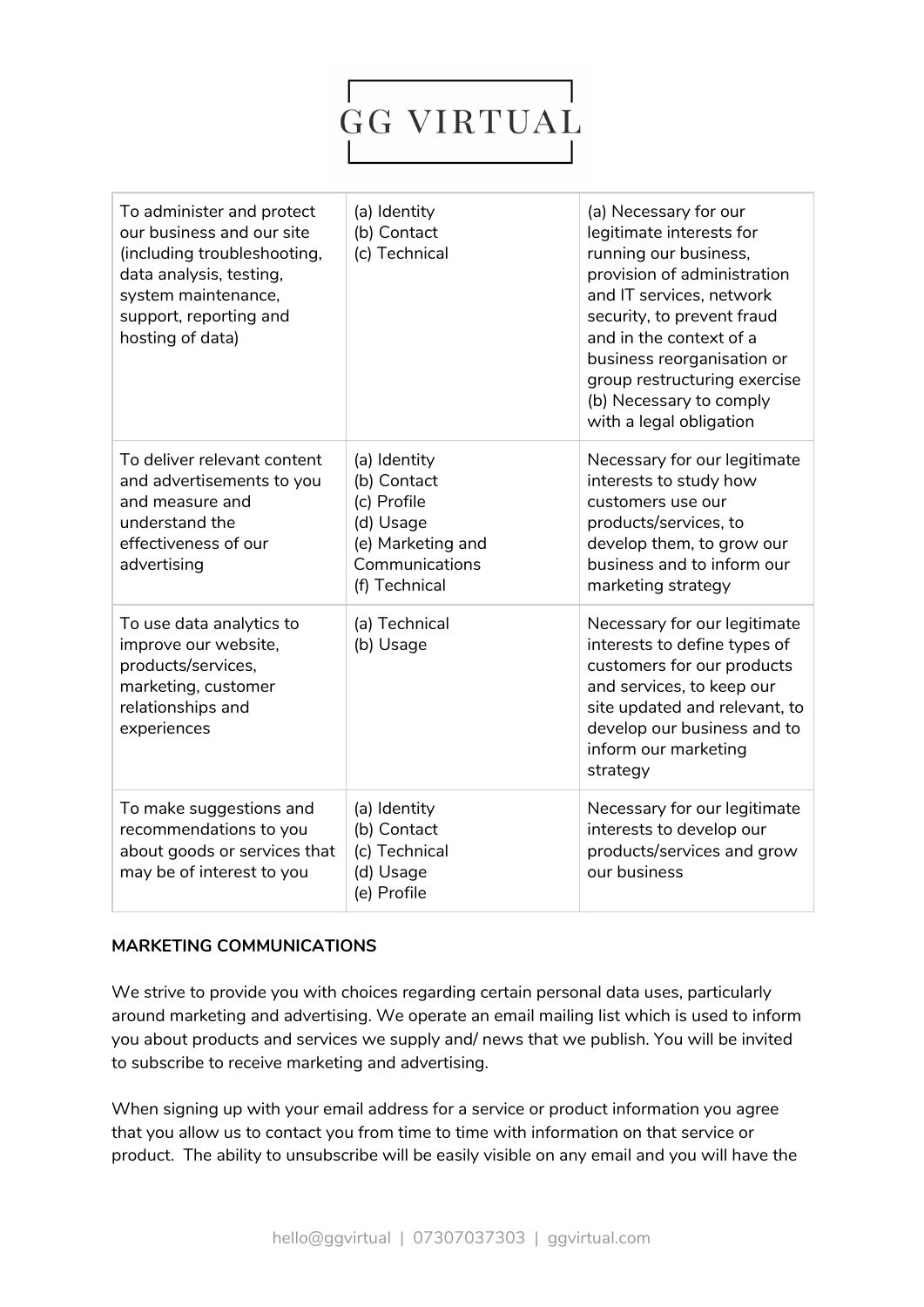

option to unsubscribe at any point. You may be given the option to opt in to receive additional communications from us which may contain third party content or information.

Email marketing messages may contain tracking beacons or tracked clickable links or similar technologies in order to track subscriber activity.

# **PROMOTIONAL OFFERS**

We may use your Identity, Contact, Technical, Usage and Profile Data to form a view on what we think you may want or need, or what may be of interest to you. This is how we decide which products, services and offers may be relevant for you (we call this marketing). You will receive marketing communications from us if you have requested information from us or purchased products and services from us and you have not opted out of receiving that marketing.

### **THIRD PARTY MARKETING**

We use Google Analytics Advertising Features; tools used to collect and evaluate usage information (anonymously), enabling us to better understand how our Sites are used, enabling us to constantly improve our services. To collect this information, our Sites use cookies which are detailed in our Cookie Policy. You can opt-out of Google Analytics Advertising Features at any time through Google Ads Settings, Ad Settings for mobile apps, or any other available means. You can also use [Google's](https://tools.google.com/dlpage/gaoptout) browser add-on, making it easier for you to opt-out.

# **OPTING OUT**

You can ask us or third parties to stop sending you marketing messages at any time by logging into the website and checking or unchecking relevant boxes to adjust your marketing preferences or by following the opt-out links on any marketing message sent to you or by contacting us at any time.

Where you opt out of receiving these marketing messages, this will not apply to personal data provided to us as a result of a product/service purchase, product/service experience or other transactions.

#### **CHANGE OF PURPOSE**

We will only use your personal data for the purposes for which we collected it, unless we reasonably consider that we need to use it for another reason and that reason is compatible with the original purpose. If you wish to find out more about how the processing for the new purpose is compatible with the original purpose, please contact us. If we need to use your personal data for a purpose unrelated to the purpose for which we collected the data,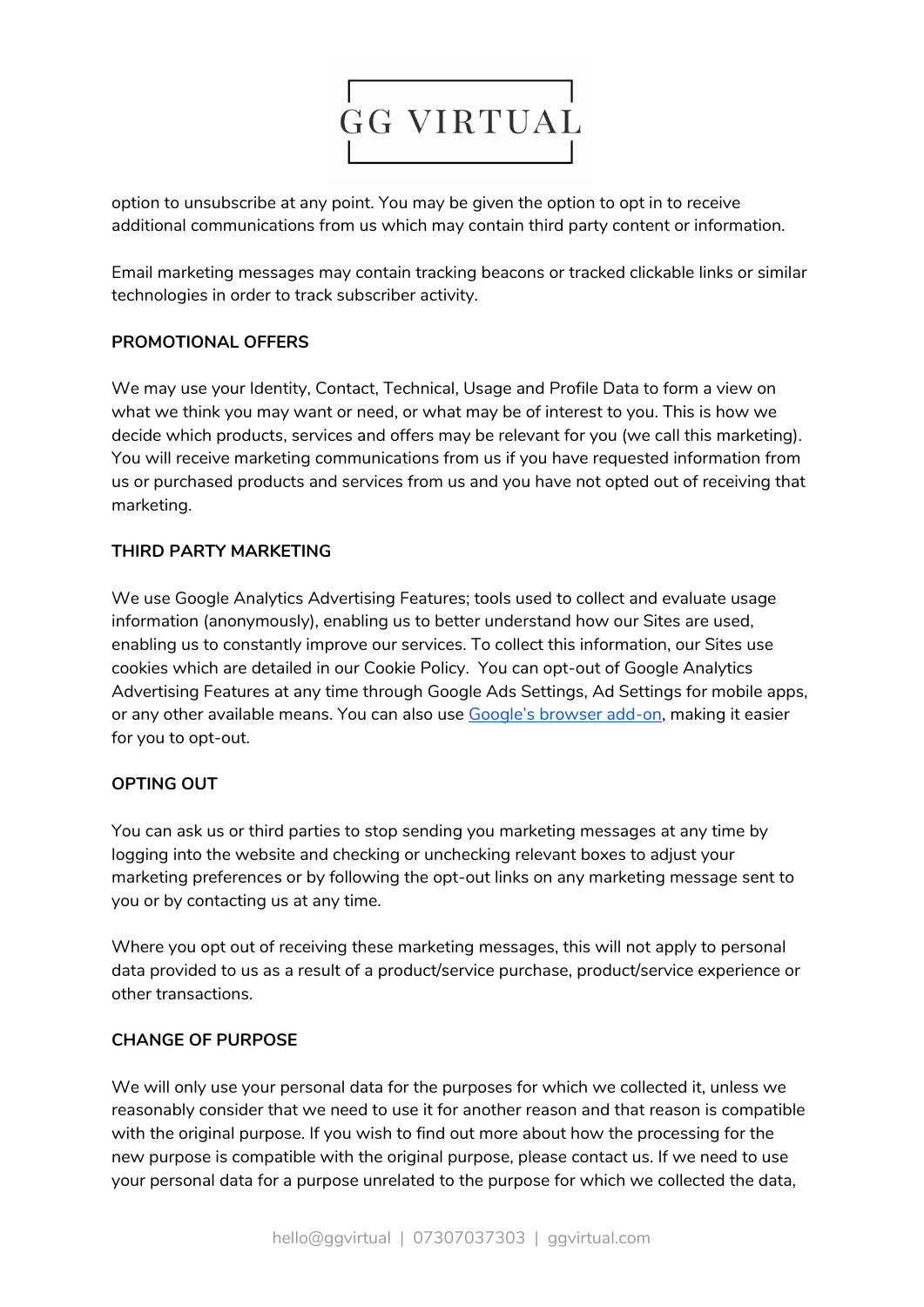

we will notify you and we will explain the legal ground of processing. We may process your personal data without your knowledge or consent where this is required or permitted by law.

# **COOKIES**

You can set your browser to refuse all or some browser cookies, or to alert you when websites set or access cookies. If you disable or refuse cookies, please note that some parts of this website may become inaccessible or not function properly. For more information about the cookies we use, please see our Cookie Policy.

### **DISCLOSING YOUR PERSONAL DATA**

We may share your personal data with the parties set out below for the purposes set out in the table above:

- Service providers who provide IT and system administration services
- Professional advisers including lawyers, bankers, auditors and insurers who provide consultancy, banking, legal, insurance and accounting services
- HM Revenue & Customs, regulators and other authorities based in the United Kingdom and other relevant jurisdictions who require reporting of processing activities in certain circumstances
- Social media outlets whom we use to deliver relevant content and advertisements to you
- Cloud providers and email marketing platforms, such as DropBox, Google Drive and Mailchimp, in order to manage our relationship with you
- Third parties to whom we sell, transfer, or merge parts of our business or our assets

We require all third parties to respect the security of your personal data and to treat it in accordance with the law. We do not allow our third-party service providers to use your personal data for their own purposes and only permit them to process your personal data for specified purposes and in accordance with our instructions.

#### **INTERNATIONAL TRANSFERS**

We do not transfer your personal data outside the European Economic Area (EEA).

#### **DATA SECURITY**

We have put in place appropriate security measures to prevent your personal data from being accidentally lost, used or accessed in an unauthorised way, altered or disclosed. In addition, we limit access to your personal data to those employees, agents, contractors and other third parties who have a business need to know such data. They will only process your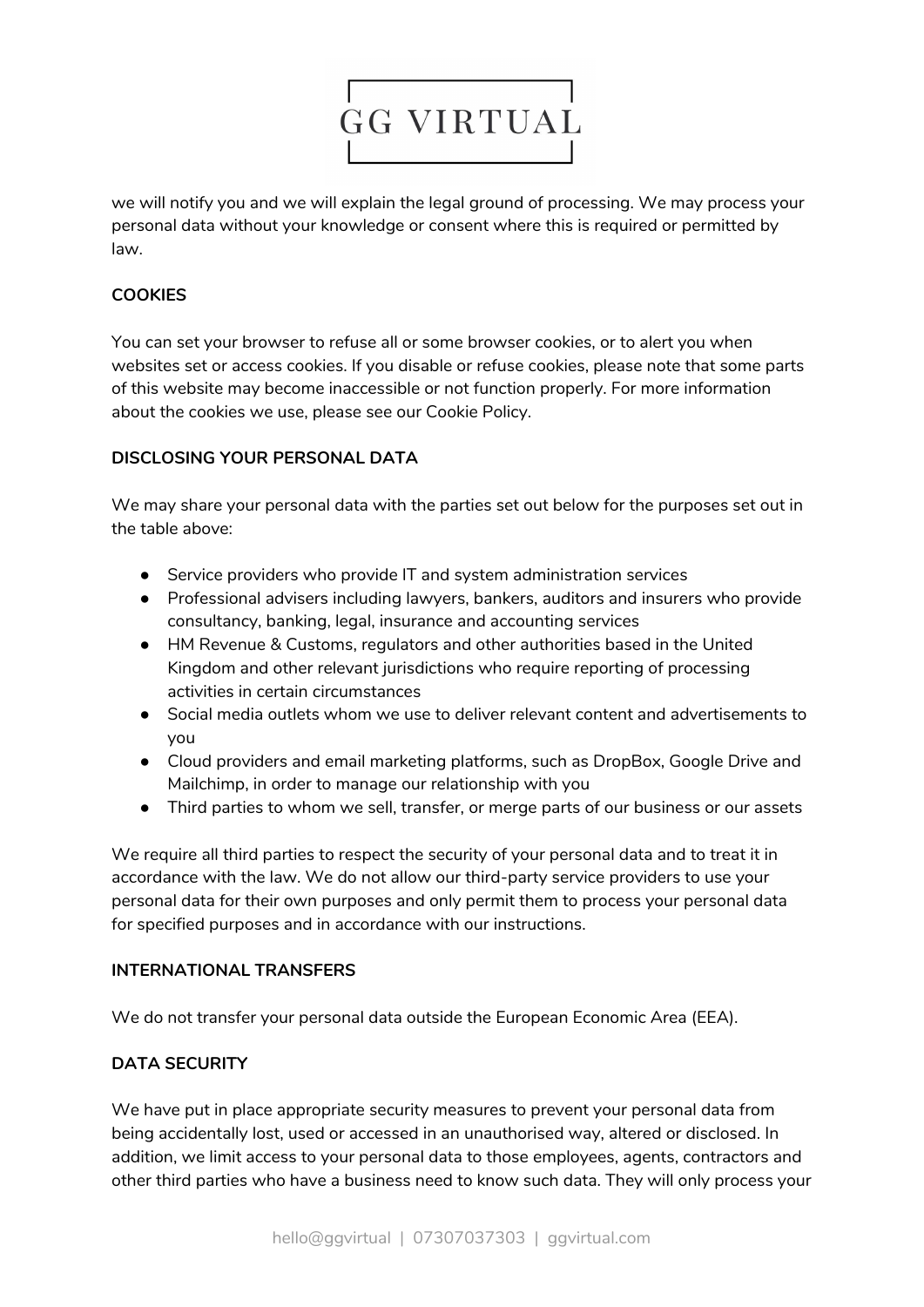

personal data on our instructions and they are subject to a duty of confidentiality. We have put in place procedures to deal with any suspected personal data breach and will notify you and any applicable regulator of a breach where we are legally required to do so.

# **DATA RETENTION**

We will only retain your personal data for as long as necessary to fulfil the purposes we collected it for, including for the purposes of satisfying any legal, accounting, or reporting requirements. To determine the appropriate retention period for personal data, we consider the amount, nature, and sensitivity of the personal data, the potential risk of harm from unauthorised use or disclosure of your personal data, the purposes for which we process your personal data and whether we can achieve those purposes through other means, and the applicable legal requirements. By law we have to keep basic information about our customers (including Contact, Identity, Financial and Transaction Data) for six years after they cease being customers for tax purposes. In some circumstances you can ask us to delete your data: see below for further information. In some circumstances, we may anonymise your personal data (so that it can no longer be associated with you) for research or statistical purposes in which case we may use this information indefinitely without further notice to you.

#### **YOUR LEGAL RIGHTS**

Under certain circumstances, you have rights under data protection laws in relation to your personal data. These include the right to:

- Request access to your personal data
- Request correction of your personal data
- Request erasure of your personal data
- Object to processing of your personal data
- Request restriction of processing your personal data
- Request transfer of your personal data
- Right to withdraw consent

You can see more about these rights at:

[https://ico.org.uk/for-organisations/guide-to-thegeneral-data-protection-regulation-gdpr/in](https://ico.org.uk/for-organisations/guide-to-thegeneral-data-protection-regulation-gdpr/individual-rights/) [dividual-rights/](https://ico.org.uk/for-organisations/guide-to-thegeneral-data-protection-regulation-gdpr/individual-rights/).

If you wish to exercise any of the rights set out above, please contact us. You will not have to pay a fee to access your personal data (or to exercise any of the other rights). However, we may charge a reasonable fee if your request is clearly unfounded, repetitive or excessive. Alternatively, we may refuse to comply with your request in these circumstances.